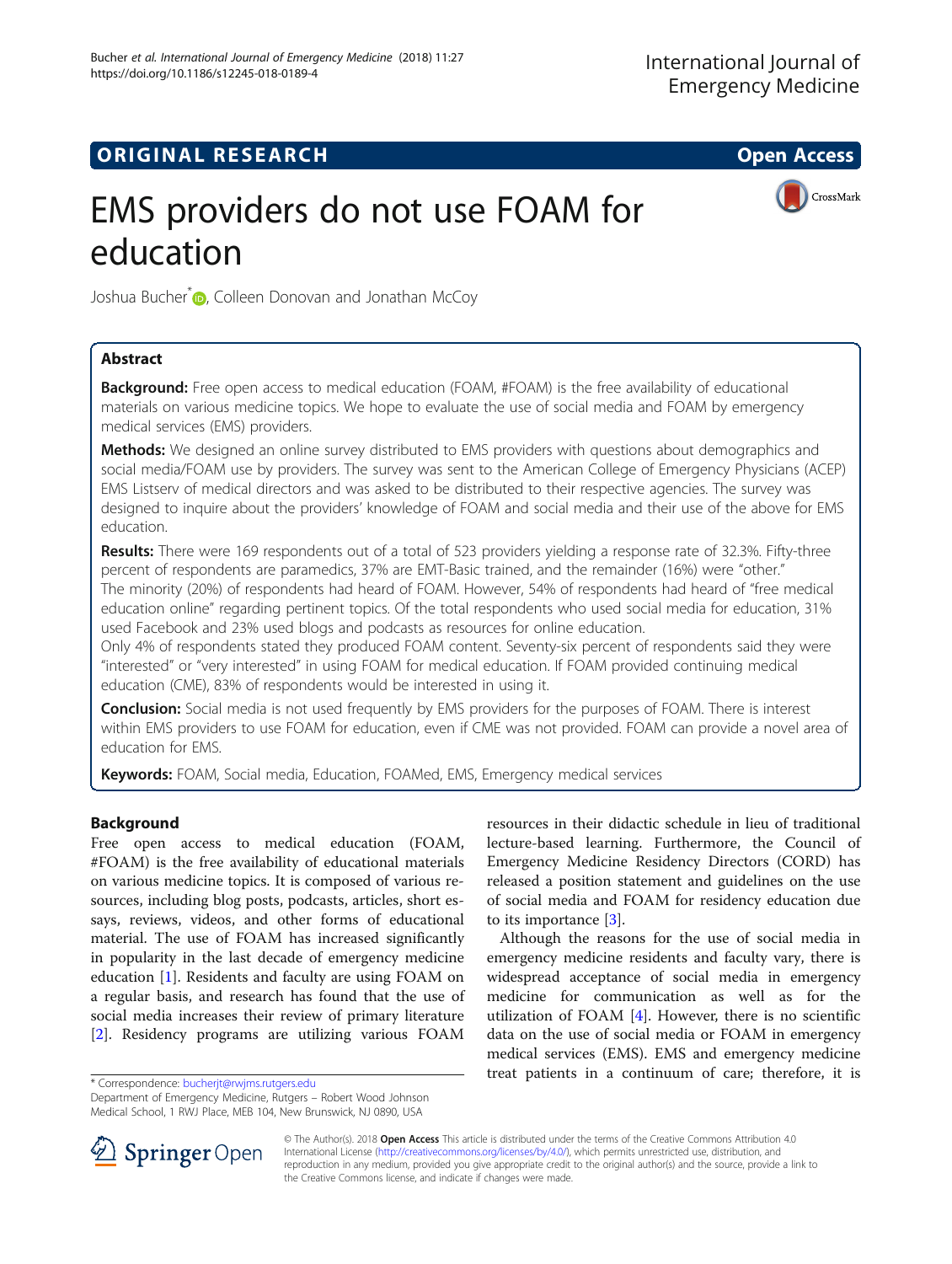<span id="page-1-0"></span>

reasonable to assume that FOAM would be useful for EMS as well as emergency medicine.

In our study, we hope to evaluate the use of social media and FOAM by EMS providers. Hopefully, this study raises awareness of the availability of FOAM and its use by EMS providers for education.

## **Methods**

We designed an online survey distributed to EMS providers with questions about demographics and social media/ FOAM use by providers. The survey was sent to the American College of Emergency Physicians (ACEP) EMS Listserv of medical directors and was asked to be distributed to their respective agencies. The medical directors who distributed the study were asked to email the corresponding author with the size of their organization so a response rate could be calculated. The respondents likely represent a convenience sample of EMS providers.

The survey was designed to inquire about the providers' knowledge of FOAM and social media and their use of the above for EMS education. The survey was screened by several EMS healthcare providers prior to generalized distribution to assess for appropriateness. The survey was conducted using SurveyMonkey, a

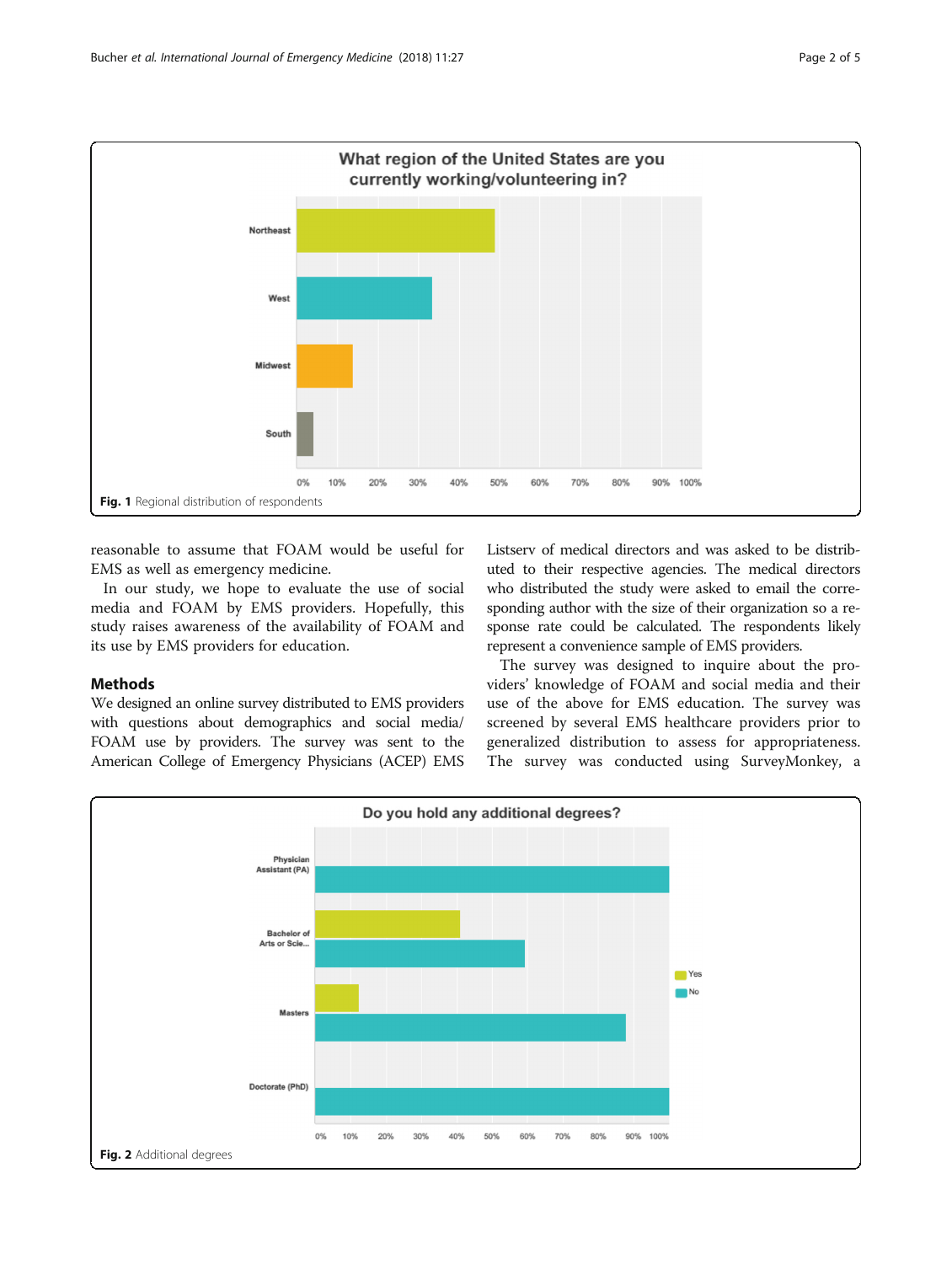

commercially available survey website and tool. Descriptive statistics were extracted from SurveyMonkey and reviewed prior to manuscript preparation.

Our study received approval from the Institutional Review Board at Rutgers University – Rutgers Biomedical and Health Sciences IRB.

### Results

There were 169 respondents out of a total of 523 providers yielding a response rate of 32.3%. Eighty-one percent of the respondents were male. The mean age of respondents was 39 years with an average of 17 years of experience per provider. Fifty-three percent of the respondents are paramedics, 37% are EMT-Basic trained, and the remainder (16%) are distributed between the remaining options. Eighty-one percent were involved in paid EMS. The majority (52%) practice in a suburban environment. Please refer to Figs. [1](#page-1-0), [2,](#page-1-0) and 3 for further demographic information.

The minority (20.4%) of respondents had heard of the specific phrase, FOAM. However, 53.6% of respondents had heard of "free medical education online about topics that relate to EMS." Of the total respondents, 30.7% used Facebook, 23.0% used blogs, and 23.5% podcasts as resources for online education. 72.6% reported using Facebook for "reasons other than medical education." Only 8.0% of patients had reported using Twitter for FOAM.

Table 1 shows how frequently FOAM was used by the respondents for medical education.

Only 4.1% of respondents stated they produced FOAM content. 76.3% of respondents said they were "interested" or "very interested" in using FOAM for medical education. If FOAM provided CME, 84.5% of respondents would be interested in using it (Fig. [4](#page-3-0)).

The [Appendix](#page-3-0) includes a selected group of responses to the open-ended question of, "what FOAM resources do you use?"

## **Discussion**

In the current era of increasing use of FOAM resources for medical education, the unfamiliarity of this resource by EMS providers is alarming. These are easily accessible, free sources of information on many topics that pertain to EMS. There are many FOAM resources that are now peer-reviewed and have been recommended in the medical literature [\[5](#page-4-0), [6\]](#page-4-0). Furthermore, there have been two peer-review processes put forth by separate groups to identify quality FOAM resources [[5,](#page-4-0) [6](#page-4-0)]. Likewise, there are FOAM resources that are dedicated to topics relevant to the practice of EMS, which can be a huge area for continuing education and improvement.

Eighty percent of our respondents were not aware of the phrase "free open access medical education" or the acronym "FOAM." This is concerning, given the amount of attention FOAM has received in the emergency medicine community.

CORD released an expert consensus opinion regarding the use of social media for resident education. They promote the "adoption of social media as a valuable graduate medical education tool" for residency education [\[3\]](#page-4-0). This use of social media could be extrapolated into EMS, especially into the training of new paramedics.

Paramedic programs could incorporate the use of social media for many topics. FOAM could be incorporated in initial training of patients for EKG interpretation, critically injured patients, and airway management, in addition to others. FOAM also has a continuing education

**Table 1** Rates of using FOAM resources

| Resource | Yes         | Nο           | Total # respondents |
|----------|-------------|--------------|---------------------|
| Twitter  | 7.98% (13)  | 92.02% (150) | 163                 |
| Facebook | 30.72% (51) | 69.28% (115) | 166                 |
| Blogs    | 23.03% (38) | 76.97% (127) | 165                 |
| Podcasts | 23.49% (39) | 76.51% (127) | 166                 |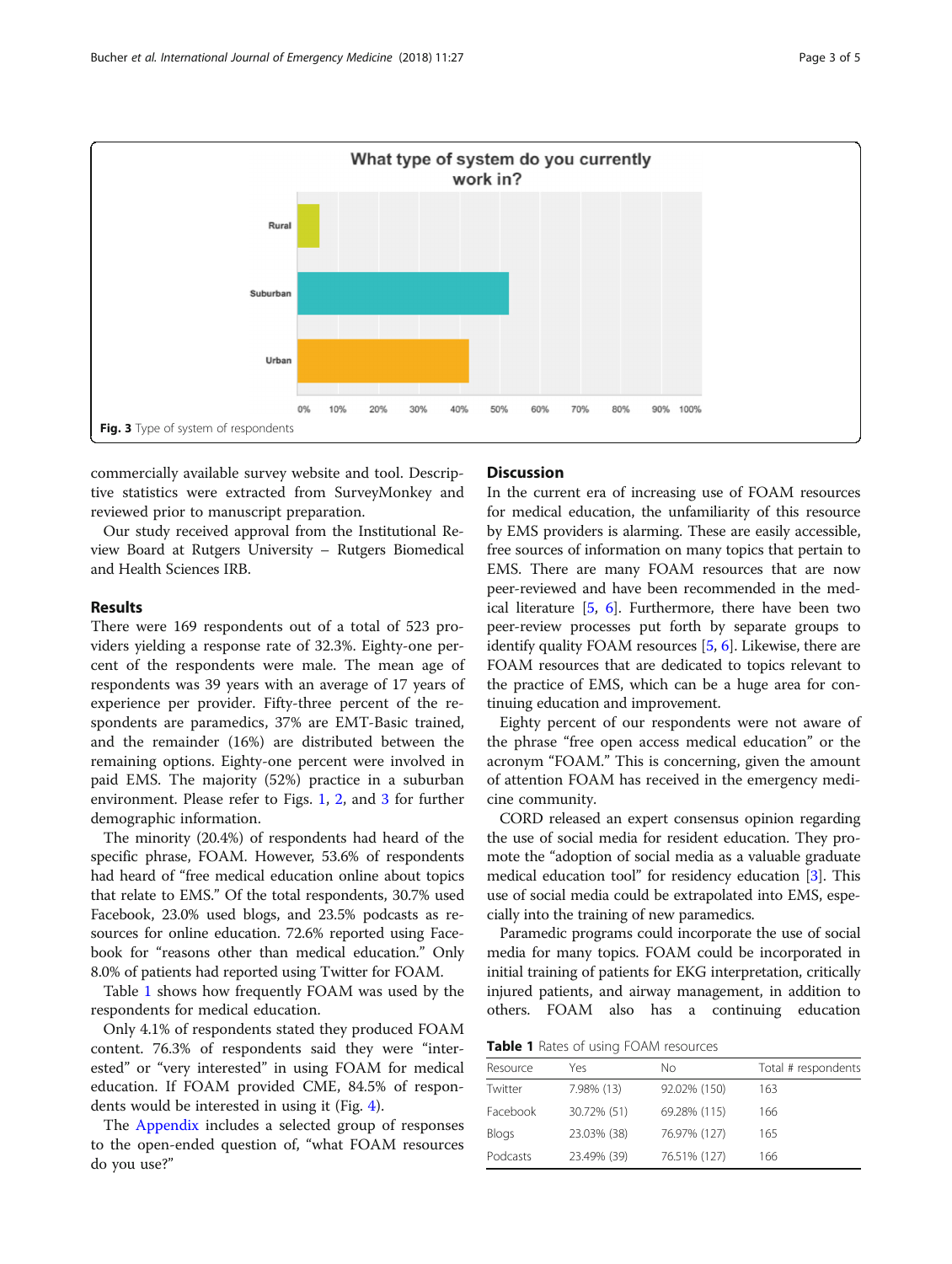<span id="page-3-0"></span>

component; physician continuing medical education (CME) credit can be obtained from a variety of sources. FOAM resources, combined with an appropriate assessment, could be utilized by EMS for continuing education credit for EMS providers.

Likewise, continuing education could benefit from FOAM. FOAM resources could be utilized to provide current literature reviews, updates in guidelines from the professional organizations, and current practice trends. The utilization of FOAM and asynchronous learning would be a novel method of paramedic education.

## Limitations

There were several limitations to discuss. The study was a survey that was sent out and is self-reported, which leads to a significant amount of bias.

The response rate was disappointing. We were hoping for a response rate above 75% based on the recent publications and interest in FOAM in emergency medicine.

The small number of responses, overall, limits the generalizability of our data. In addition, nearly half of all patients were from the northeast, which may skew the results.

Most respondents were male. This may lead to a smaller representation of female prehospital provider's knowledge on the topic.

## Conclusion

EMS providers have little familiarity with FOAM resources. FOAM resources have significantly increased in popularity in emergency medicine in the last few years and have tremendous potential to improve EMS education. Future novel EMS educational efforts should focus on the incorporation of FOAM resources.

## Appendix

"Please list any specific Free Open Education Access (#FOAM) resources that you use." 37 total answers EMS1.com

JEMS.com iTunes PulmCCM EMCrit LITFL RogueMedic Resus ME St. Emlyns Flightbridge ERCast "Nursing podcasts" Reddit YouTube EMS12Lead.com [http://hqmeded-ecg.blogspot.com/](http://hqmeded-ecg.blogspot.com) SMACC Prehospitalmed.com

#### Abbreviations

ACEP: American College of Emergency Physicians; CME: Continuing medical education; CORD: Committee of residency directors; EMS: Emergency medical services; EMT: Emergency medical technician; FOAM: Free open access to medical education

#### Availability of data and materials

Data will be made available if requested.

#### Authors' contributions

All authors contributed to the data analysis and writing of the manuscript. JB was responsible for designing the study. All authors read and approved the final manuscript.

#### Ethics approval and consent to participate

Rutgers RBHS IRB approved the study.